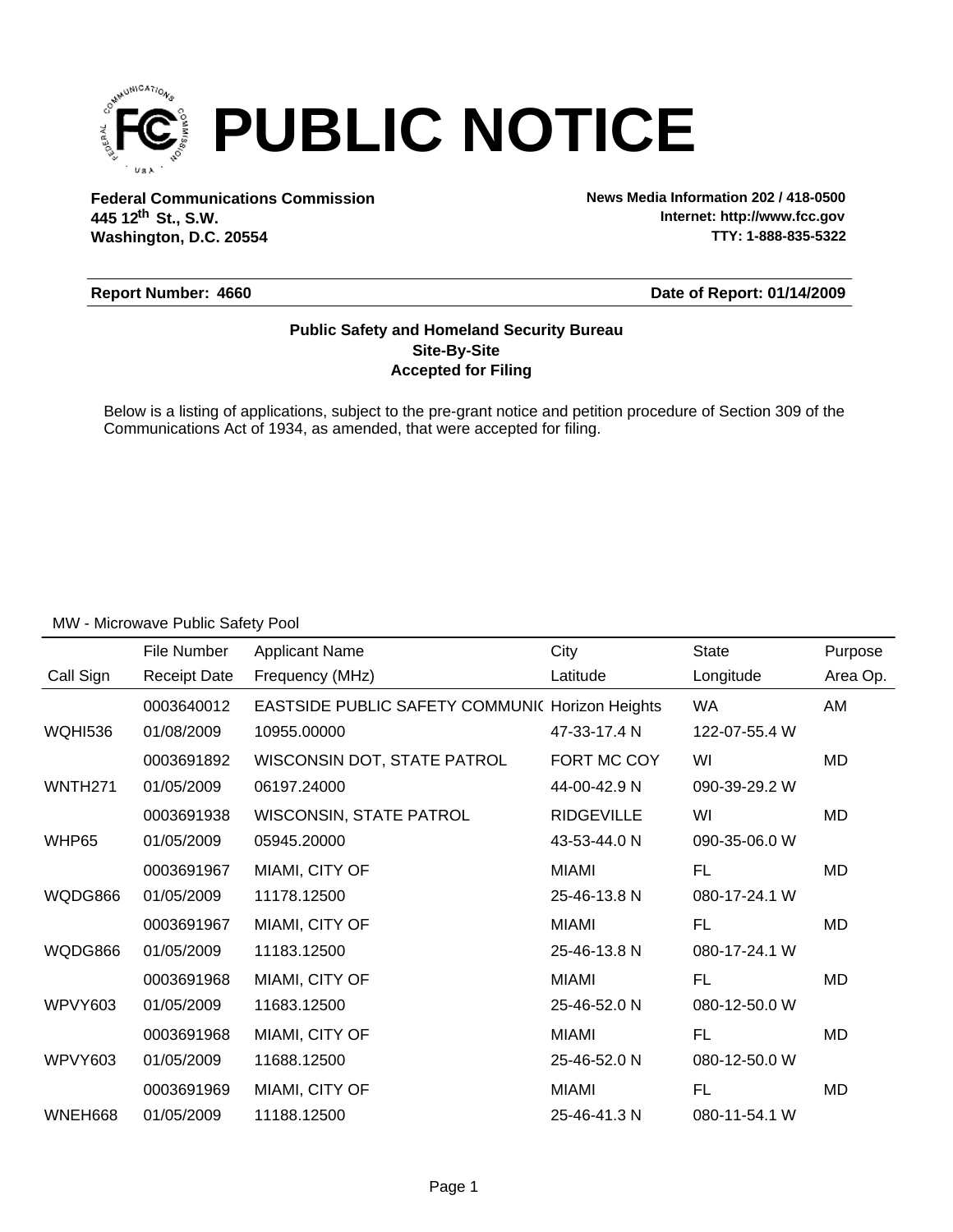|                | File Number         | <b>Applicant Name</b>                         | City               | <b>State</b>  | Purpose   |
|----------------|---------------------|-----------------------------------------------|--------------------|---------------|-----------|
| Call Sign      | <b>Receipt Date</b> | Frequency (MHz)                               | Latitude           | Longitude     | Area Op.  |
|                | 0003691970          | MIAMI, CITY OF                                | <b>MIAMI</b>       | FL.           | <b>MD</b> |
| WNEH666        | 01/05/2009          | 11668.12500                                   | 25-43-36.3 N       | 080-15-26.1 W |           |
|                | 0003692225          | FLORIDA, STATE OF                             | <b>FORT PIERCE</b> | FL.           | <b>MD</b> |
| WPJE727        | 01/05/2009          | 06615.00000                                   | 27-31-20.1 N       | 080-27-01.1 W |           |
|                | 0003692225          | FLORIDA, STATE OF                             | <b>FORT PIERCE</b> | FL.           | <b>MD</b> |
| WPJE727        | 01/05/2009          | 06645.00000                                   | 27-31-20.1 N       | 080-27-01.1 W |           |
|                | 0003694447          | SUFFOLK COUNTY WATER AUTHORIT Center Moriches |                    | <b>NY</b>     | <b>MD</b> |
| <b>WQIY403</b> | 01/06/2009          | 06565.00000                                   | 40-49-07.9 N       | 072-47-28.3 W |           |
|                | 0003694447          | SUFFOLK COUNTY WATER AUTHORIT Center Moriches |                    | <b>NY</b>     | MD        |
| <b>WQIY403</b> | 01/06/2009          | 06595.00000                                   | 40-49-07.9 N       | 072-47-28.3 W |           |
|                | 0003694447          | SUFFOLK COUNTY WATER AUTHORIT Center Moriches |                    | <b>NY</b>     | MD        |
| <b>WQIY403</b> | 01/06/2009          | 06645.00000                                   | 40-49-07.9 N       | 072-47-28.3 W |           |
|                | 0003694451          | SUFFOLK COUNTY WATER AUTHORIT' Westhampton    |                    | NY            | MD        |
| WQIY417        | 01/06/2009          | 06735.00000                                   | 40-51-47.0 N       | 072-38-44.0 W |           |
|                | 0003694456          | SUFFOLK COUNTY WATER AUTHORIT BAYSHORE        |                    | <b>NY</b>     | MD        |
| WNEH338        | 01/06/2009          | 02181.60000                                   | 40-43-37.7 N       | 073-15-40.0 W |           |
|                | 0003694456          | SUFFOLK COUNTY WATER AUTHORIT BAYSHORE        |                    | NY            | MD        |
| WNEH338        | 01/06/2009          | 06565.00000                                   | 40-43-37.7 N       | 073-15-40.0 W |           |
|                | 0003694461          | LAFAYETTE, CITY OF                            | <b>LAFAYETTE</b>   | LA            | MD        |
| WNER349        | 01/06/2009          | 02138.80000                                   | 30-13-22.7 N       | 092-01-13.4 W |           |
|                | 0003694461          | LAFAYETTE, CITY OF                            | <b>LAFAYETTE</b>   | LA            | MD        |
| WNER349        | 01/06/2009          | 06745.62500                                   | 30-13-22.7 N       | 092-01-13.4 W |           |
|                | 0003694461          | LAFAYETTE, CITY OF                            | <b>LAFAYETTE</b>   | LA            | MD        |
| WNER349        | 01/06/2009          | 06775.62500                                   | 30-13-22.7 N       | 092-01-13.4 W |           |
|                | 0003694487          | SUFFOLK COUNTY WATER AUTHORIT BRENTWOOD       |                    | NY .          | MD        |
| WNEH339        | 01/06/2009          | 02131.60000                                   | 40-45-30.0 N       | 073-15-46.0 W |           |
|                | 0003694487          | SUFFOLK COUNTY WATER AUTHORIT BRENTWOOD       |                    | NY I          | MD.       |
| WNEH339        | 01/06/2009          | 02144.40000                                   | 40-45-30.0 N       | 073-15-46.0 W |           |
|                | 0003694487          | SUFFOLK COUNTY WATER AUTHORIT BRENTWOOD       |                    | NY .          | MD.       |
| WNEH339        | 01/06/2009          | 06715.00000                                   | 40-45-30.0 N       | 073-15-46.0 W |           |
|                | 0003694487          | SUFFOLK COUNTY WATER AUTHORIT BRENTWOOD       |                    | NY .          | MD.       |
| WNEH339        | 01/06/2009          | 06735.00000                                   | 40-45-30.0 N       | 073-15-46.0 W |           |
|                | 0003694493          | SUFFOLK COUNTY WATER AUTHORIT OAKDALE         |                    | NY .          | MD.       |
| WNEO290        | 01/06/2009          | 02194.40000                                   | 40-44-53.1 N       | 073-08-11.7 W |           |
|                | 0003694493          | SUFFOLK COUNTY WATER AUTHORIT OAKDALE         |                    | NY.           | MD.       |
| WNEO290        | 01/06/2009          | 06545.00000                                   | 40-44-53.1 N       | 073-08-11.7 W |           |
|                | 0003694493          | SUFFOLK COUNTY WATER AUTHORIT OAKDALE         |                    | NY.           | <b>MD</b> |
| WNEO290        | 01/06/2009          | 06585.00000                                   | 40-44-53.1 N       | 073-08-11.7 W |           |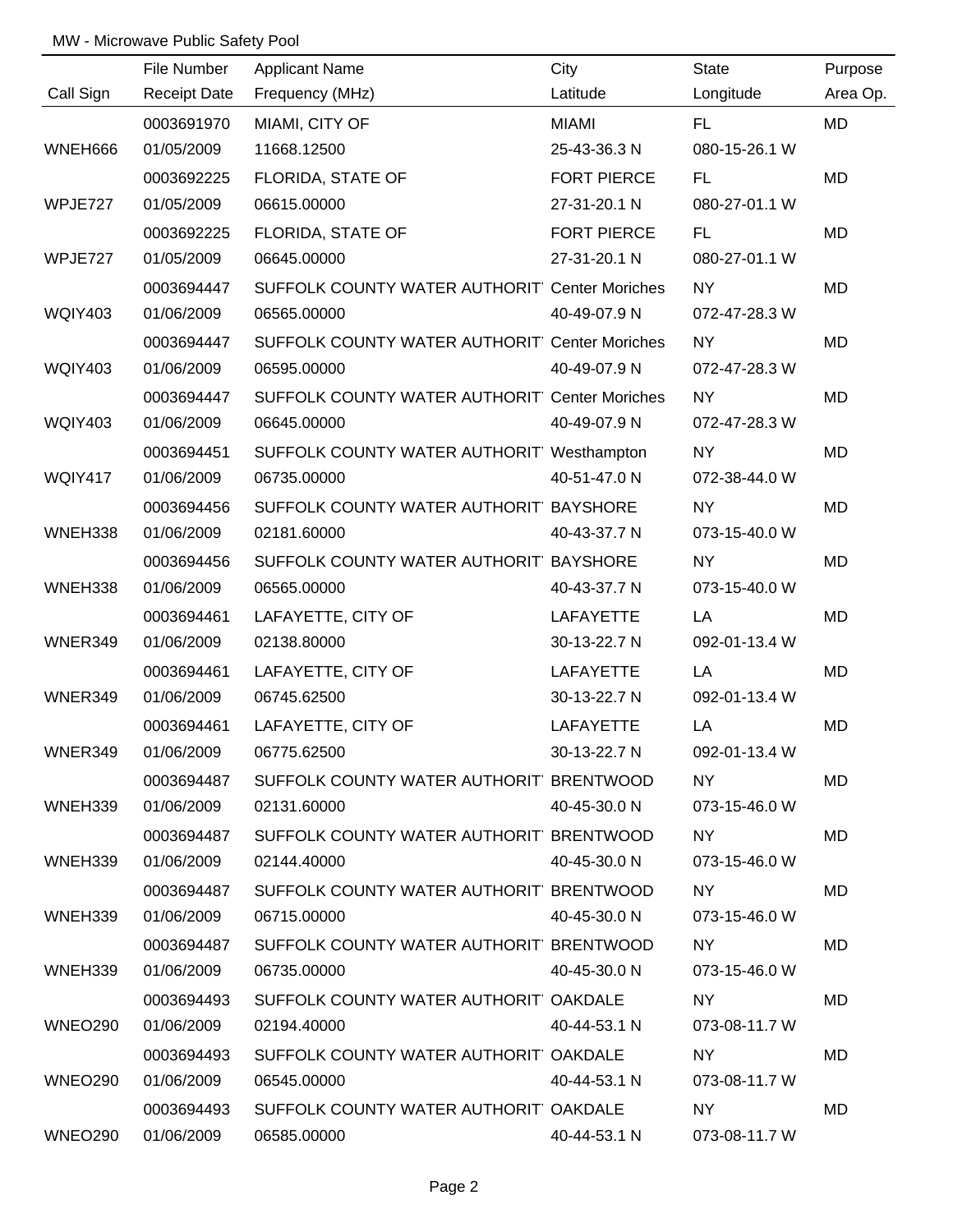|                | File Number         | <b>Applicant Name</b>                   | City         | <b>State</b>  | Purpose   |
|----------------|---------------------|-----------------------------------------|--------------|---------------|-----------|
| Call Sign      | <b>Receipt Date</b> | Frequency (MHz)                         | Latitude     | Longitude     | Area Op.  |
|                | 0003694493          | SUFFOLK COUNTY WATER AUTHORIT OAKDALE   |              | <b>NY</b>     | MD        |
| <b>WNEO290</b> | 01/06/2009          | 06605.00000                             | 40-44-53.1 N | 073-08-11.7 W |           |
|                | 0003694493          | SUFFOLK COUNTY WATER AUTHORIT OAKDALE   |              | <b>NY</b>     | <b>MD</b> |
| <b>WNEO290</b> | 01/06/2009          | 06675.00000                             | 40-44-53.1 N | 073-08-11.7 W |           |
|                | 0003694507          | SUFFOLK COUNTY WATER AUTHORIT Patchogue |              | <b>NY</b>     | MD        |
| <b>WQIY408</b> | 01/06/2009          | 06745.00000                             | 40-45-44.7 N | 073-01-31.8 W |           |
|                | 0003694507          | SUFFOLK COUNTY WATER AUTHORIT Patchogue |              | <b>NY</b>     | MD        |
| <b>WQIY408</b> | 01/06/2009          | 06755.00000                             | 40-45-44.7 N | 073-01-31.8 W |           |
|                | 0003694507          | SUFFOLK COUNTY WATER AUTHORIT Patchogue |              | <b>NY</b>     | MD        |
| <b>WQIY408</b> | 01/06/2009          | 06765.00000                             | 40-45-44.7 N | 073-01-31.8 W |           |
|                | 0003694507          | SUFFOLK COUNTY WATER AUTHORIT Patchogue |              | <b>NY</b>     | MD        |
| <b>WQIY408</b> | 01/06/2009          | 06805.00000                             | 40-45-44.7 N | 073-01-31.8 W |           |
|                | 0003694507          | SUFFOLK COUNTY WATER AUTHORIT Patchogue |              | <b>NY</b>     | MD        |
| <b>WQIY408</b> | 01/06/2009          | 06835.00000                             | 40-45-44.7 N | 073-01-31.8 W |           |
|                | 0003694903          | Denton, County of                       | Lewisville   | TX            | MD        |
| WQFN846        | 01/07/2009          | 06004.50000                             | 33-03-25.8 N | 096-59-18.3 W |           |
|                | 0003694903          | Denton, County of                       | Lewisville   | <b>TX</b>     | MD        |
| WQFN846        | 01/07/2009          | 06034.15000                             | 33-03-25.8 N | 096-59-18.3 W |           |
|                | 0003694903          | Denton, County of                       | Lewisville   | <b>TX</b>     | MD        |
| WQFN846        | 01/07/2009          | 06123.10000                             | 33-03-25.8 N | 096-59-18.3 W |           |
|                | 0003694903          | Denton, County of                       | Lewisville   | <b>TX</b>     | MD        |
| WQFN846        | 01/07/2009          | 06152.75000                             | 33-03-25.8 N | 096-59-18.3 W |           |
|                | 0003694903          | Denton, County of                       | Lewisville   | <b>TX</b>     | MD        |
| WQFN846        | 01/07/2009          | 10795.00000                             | 33-03-25.8 N | 096-59-18.3 W |           |
|                | 0003694903          | Denton, County of                       | Lewisville   | TX            | MD        |
| WQFN846        | 01/07/2009          | 10855.00000                             | 33-03-25.8 N | 096-59-18.3 W |           |
|                | 0003694904          | Denton, County of                       | Denton       | TX            | MD        |
| WPSG464        | 01/07/2009          | 05945.20000                             | 33-12-48.3 N | 097-06-49.9 W |           |
|                | 0003694904          | Denton, County of                       | Denton       | TX            | MD        |
| WPSG464        | 01/07/2009          | 06004.50000                             | 33-12-48.3 N | 097-06-49.9 W |           |
|                | 0003694904          | Denton, County of                       | Denton       | TX            | MD        |
| WPSG464        | 01/07/2009          | 06093.45000                             | 33-12-48.3 N | 097-06-49.9 W |           |
|                | 0003694904          | Denton, County of                       | Denton       | TX            | MD        |
| WPSG464        | 01/07/2009          | 06805.62500                             | 33-12-48.3 N | 097-06-49.9 W |           |
|                | 0003694904          | Denton, County of                       | Denton       | <b>TX</b>     | MD        |
| WPSG464        | 01/07/2009          | 06820.62500                             | 33-12-48.3 N | 097-06-49.9 W |           |
|                | 0003694904          | Denton, County of                       | Denton       | <b>TX</b>     | MD        |
| WPSG464        | 01/07/2009          | 11265.00000                             | 33-12-48.3 N | 097-06-49.9 W |           |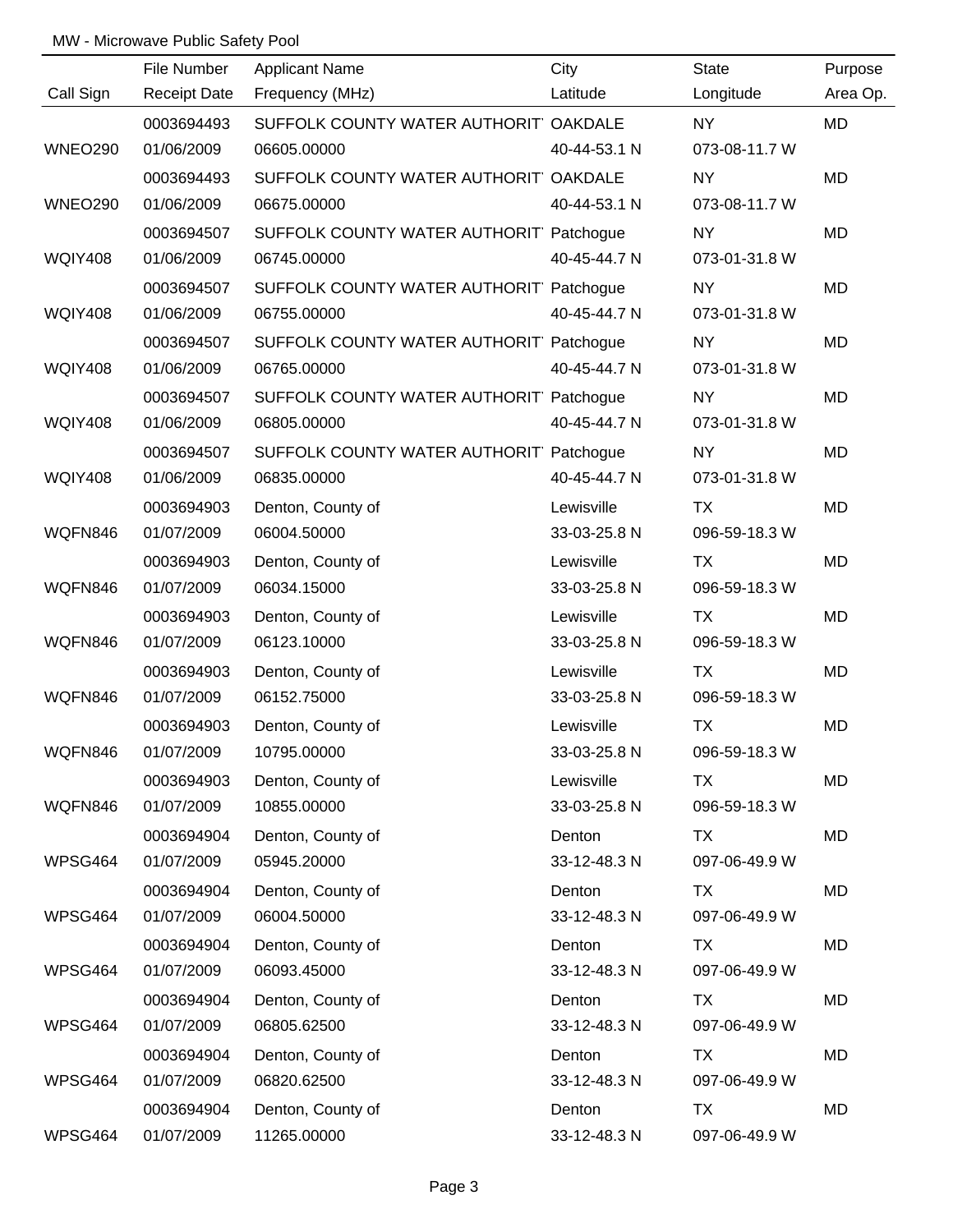|                | File Number         | <b>Applicant Name</b>                           | City         | State         | Purpose  |
|----------------|---------------------|-------------------------------------------------|--------------|---------------|----------|
| Call Sign      | <b>Receipt Date</b> | Frequency (MHz)                                 | Latitude     | Longitude     | Area Op. |
|                | 0003694904          | Denton, County of                               | Denton       | TX            | MD       |
| WPSG464        | 01/07/2009          | 11623.12500                                     | 33-12-48.3 N | 097-06-49.9 W |          |
|                | 0003694904          | Denton, County of                               | Denton       | TX            | MD       |
| WPSG464        | 01/07/2009          | 17960.00000                                     | 33-12-48.3 N | 097-06-49.9 W |          |
|                | 0003695054          | COMMONWEALTH OF VIRGINIA, DEPA Rustburg         |              | VA            | MD       |
| WQII643        | 01/07/2009          | 06152.75000                                     | 37-17-08.8 N | 079-05-23.0 W |          |
|                | 0003695054          | COMMONWEALTH OF VIRGINIA, DEPA Rustburg         |              | VA            | MD       |
| <b>WQII643</b> | 01/07/2009          | 06197.24000                                     | 37-17-08.8 N | 079-05-23.0 W |          |
|                | 0003695054          | COMMONWEALTH OF VIRGINIA, DEPA Rustburg         |              | VA            | MD       |
| <b>WQII643</b> | 01/07/2009          | 06404.79000                                     | 37-17-08.8 N | 079-05-23.0 W |          |
|                | 0003695137          | COMMONWEALTH OF VIRGINIA, DEPA STEWARDSVILLE VA |              |               | MD       |
| WPNC314        | 01/07/2009          | 05945.20000                                     | 37-19-13.4 N | 079-47-45.1 W |          |
|                | 0003695137          | COMMONWEALTH OF VIRGINIA, DEPA STEWARDSVILLE VA |              |               | MD       |
| WPNC314        | 01/07/2009          | 06152.75000                                     | 37-19-13.4 N | 079-47-45.1 W |          |
|                | 0003695137          | COMMONWEALTH OF VIRGINIA, DEPA STEWARDSVILLE VA |              |               | MD       |
| WPNC314        | 01/07/2009          | 06404.79000                                     | 37-19-13.4 N | 079-47-45.1 W |          |
|                | 0003695367          | Denton, County of                               | Grapevine    | TX            | MD       |
| WPSG465        | 01/07/2009          | 05974.85000                                     | 32-59-02.9 N | 097-03-55.4 W |          |
|                | 0003695367          | Denton, County of                               | Grapevine    | TX            | MD       |
| WPSG465        | 01/07/2009          | 06063.80000                                     | 32-59-02.9 N | 097-03-55.4 W |          |
|                | 0003695367          | Denton, County of                               | Grapevine    | <b>TX</b>     | MD       |
| WPSG465        | 01/07/2009          | 06635.00000                                     | 32-59-02.9 N | 097-03-55.4 W |          |
|                | 0003695367          | Denton, County of                               | Grapevine    | <b>TX</b>     | MD       |
| WPSG465        | 01/07/2009          | 06645.62500                                     | 32-59-02.9 N | 097-03-55.4 W |          |
|                | 0003695367          | Denton, County of                               | Grapevine    | TX            | MD       |
| WPSG465        | 01/07/2009          | 10735.00000                                     | 32-59-02.9 N | 097-03-55.4 W |          |
|                | 0003695367          | Denton, County of                               | Grapevine    | TX            | MD       |
| WPSG465        | 01/07/2009          | 10995.00000                                     | 32-59-02.9 N | 097-03-55.4 W |          |
|                | 0003695868          | MISSISSIPPI DEPARTMENT OF TRANS SAUCIER         |              | <b>MS</b>     | MD       |
| WQIP742        | 01/08/2009          | 05945.20000                                     | 30-31-42.0 N | 089-06-42.5 W |          |
|                | 0003695873          | MISSISSIPPI DEPARTMENT OF TRANS Gulfport        |              | <b>MS</b>     | MD       |
| WQJK905        | 01/08/2009          | 06197.24000                                     | 30-22-19.9 N | 089-05-38.9 W |          |
|                | 0003695873          | MISSISSIPPI DEPARTMENT OF TRANS Gulfport        |              | <b>MS</b>     | MD       |
| WQJK905        | 01/08/2009          | 11525.00000                                     | 30-22-19.9 N | 089-05-38.9 W |          |
|                | 0003695876          | MISSISSIPPI DEPARTMENT OF TRANS Gulfport        |              | <b>MS</b>     | MD       |
| WQJK960        | 01/08/2009          | 11035.00000                                     | 30-23-12.5 N | 089-01-40.5 W |          |
|                | 0003697274          | WASHINGTON COUNTY CONSOLIDATE NORTH PLAINS      |              | <b>OR</b>     | MD       |
| WQCC554        | 01/09/2009          | 10715.00000                                     | 45-41-26.3 N | 123-02-20.7 W |          |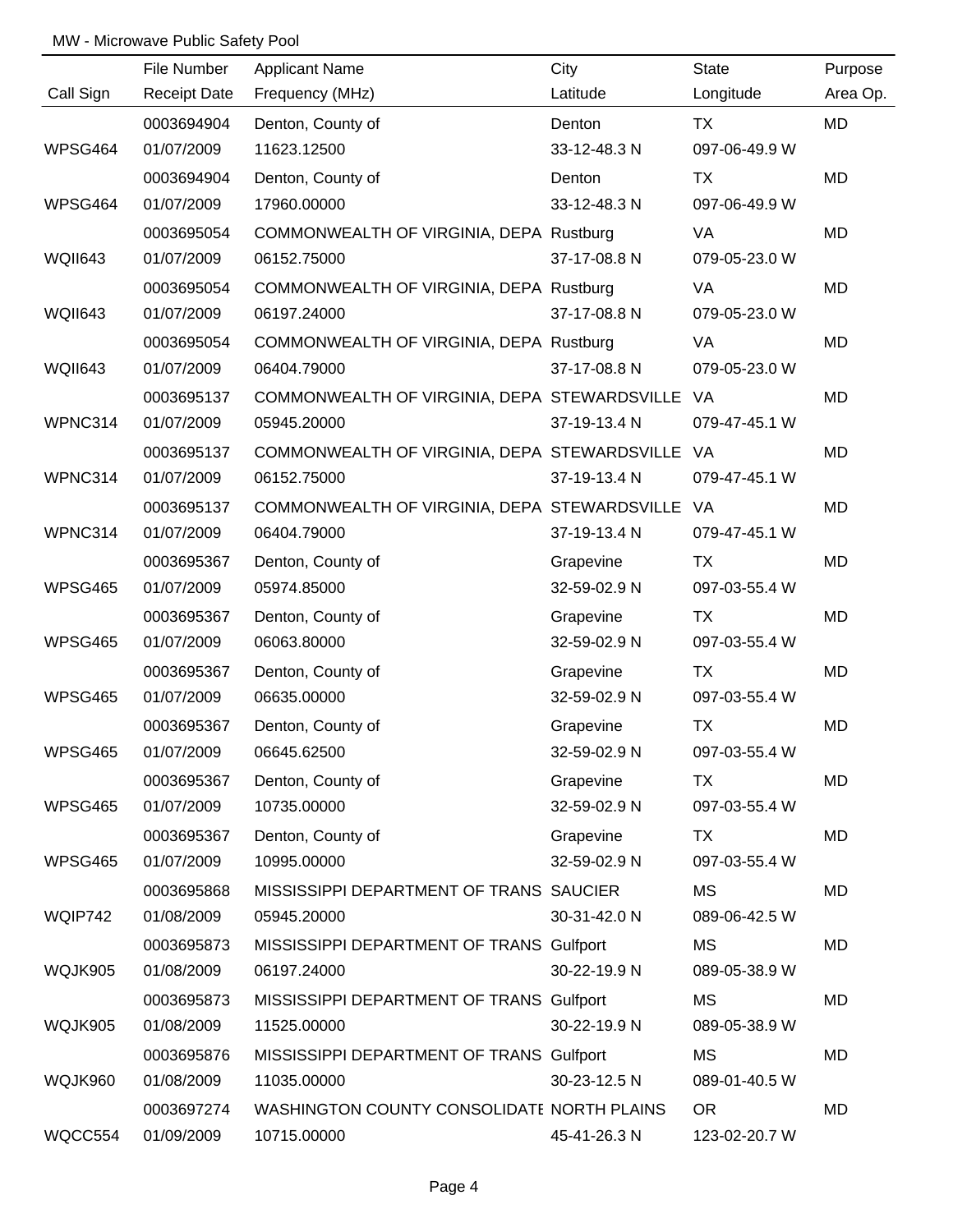|           | File Number         | <b>Applicant Name</b>                   | City              | <b>State</b>  | Purpose   |
|-----------|---------------------|-----------------------------------------|-------------------|---------------|-----------|
| Call Sign | <b>Receipt Date</b> | Frequency (MHz)                         | Latitude          | Longitude     | Area Op.  |
|           | 0003697278          | WASHINGTON COUNTY CONSOLIDATE Hillsboro |                   | <b>OR</b>     | <b>MD</b> |
| WQJC257   | 01/09/2009          | 11215.00000                             | 45-31-25.4 N      | 122-59-20.4 W |           |
|           | 0003697280          | WASHINGTON COUNTY CONSOLIDATE Newberg   |                   | <b>OR</b>     | <b>MD</b> |
| WQJC258   | 01/09/2009          | 11485.00000                             | 45-18-22.4 N      | 122-53-35.8 W |           |
|           | 0003697285          | WASHINGTON COUNTY CONSOLIDATE TIGARD    |                   | <b>OR</b>     | MD        |
| WQCC573   | 01/09/2009          | 10995.00000                             | 45-24-48.3 N      | 122-47-01.0 W |           |
|           | 0003697285          | WASHINGTON COUNTY CONSOLIDATE TIGARD    |                   | <b>OR</b>     | MD        |
| WQCC573   | 01/09/2009          | 11245.00000                             | 45-24-48.3 N      | 122-47-01.0 W |           |
|           | 0003697287          | WASHINGTON COUNTY CONSOLIDATE West Linn |                   | <b>OR</b>     | MD        |
| WQJC269   | 01/09/2009          | 10755.00000                             | 45-20-39.1 N      | 122-41-37.3 W |           |
|           | 0003697985          | HANOVER, COUNTY OF                      | MECHANICSVILLE VA |               | MD        |
| WQJF549   | 01/09/2009          | 06226.89000                             | 37-42-54.4 N      | 077-21-54.0 W |           |
|           | 0003697985          | HANOVER, COUNTY OF                      | MECHANICSVILLE VA |               | MD        |
| WQJF549   | 01/09/2009          | 06256.54000                             | 37-42-54.4 N      | 077-21-54.0 W |           |
|           | 0003697985          | HANOVER, COUNTY OF                      | MECHANICSVILLE VA |               | MD        |
| WQJF549   | 01/09/2009          | 06315.84000                             | 37-42-54.4 N      | 077-21-54.0 W |           |
|           | 0003697985          | HANOVER, COUNTY OF                      | MECHANICSVILLE VA |               | MD        |
| WQJF549   | 01/09/2009          | 06345.49000                             | 37-42-54.4 N      | 077-21-54.0 W |           |
|           | 0003697988          | HANOVER, COUNTY OF                      | <b>HANOVER</b>    | VA            | MD        |
| WQJF582   | 01/09/2009          | 11245.00000                             | 37-45-54.5 N      | 077-21-59.0 W |           |
|           | 0003697993          | HANOVER, COUNTY OF                      | <b>DOSWELL</b>    | VA            | <b>MD</b> |
| WQJF577   | 01/09/2009          | 06004.50000                             | 37-51-30.0 N      | 077-26-06.3 W |           |
|           | 0003697993          | HANOVER, COUNTY OF                      | <b>DOSWELL</b>    | VA            | MD        |
| WQJF577   | 01/09/2009          | 06093.45000                             | 37-51-30.0 N      | 077-26-06.3 W |           |
|           | 0003697995          | HANOVER, COUNTY OF                      | <b>MONTPELIER</b> | VA            | MD        |
| WQJF662   | 01/09/2009          | 06197.24000                             | 37-49-14.0 N      | 077-41-35.0 W |           |
|           | 0003697995          | HANOVER, COUNTY OF                      | <b>MONTPELIER</b> | VA.           | MD        |
| WQJF662   | 01/09/2009          | 06286.19000                             | 37-49-14.0 N      | 077-41-35.0 W |           |
|           | 0003697999          | HANOVER, COUNTY OF                      | <b>ASHLAND</b>    | VA            | MD        |
| WQJF698   | 01/09/2009          | 05974.85000                             | 37-43-09.6 N      | 077-30-30.9 W |           |
|           | 0003697999          | HANOVER, COUNTY OF                      | <b>ASHLAND</b>    | VA            | MD        |
| WQJF698   | 01/09/2009          | 06004.50000                             | 37-43-09.6 N      | 077-30-30.9 W |           |
|           | 0003697999          | HANOVER, COUNTY OF                      | <b>ASHLAND</b>    | VA            | MD        |
| WQJF698   | 01/09/2009          | 06034.15000                             | 37-43-09.6 N      | 077-30-30.9 W |           |
|           | 0003697999          | HANOVER, COUNTY OF                      | ASHLAND           | VA            | MD        |
| WQJF698   | 01/09/2009          | 06063.80000                             | 37-43-09.6 N      | 077-30-30.9 W |           |
|           | 0003698002          | HANOVER, COUNTY OF                      | MECHANICSVILLE VA |               | MD        |
| WQJF564   | 01/09/2009          | 06152.75000                             | 37-35-08.8 N      | 077-15-48.4 W |           |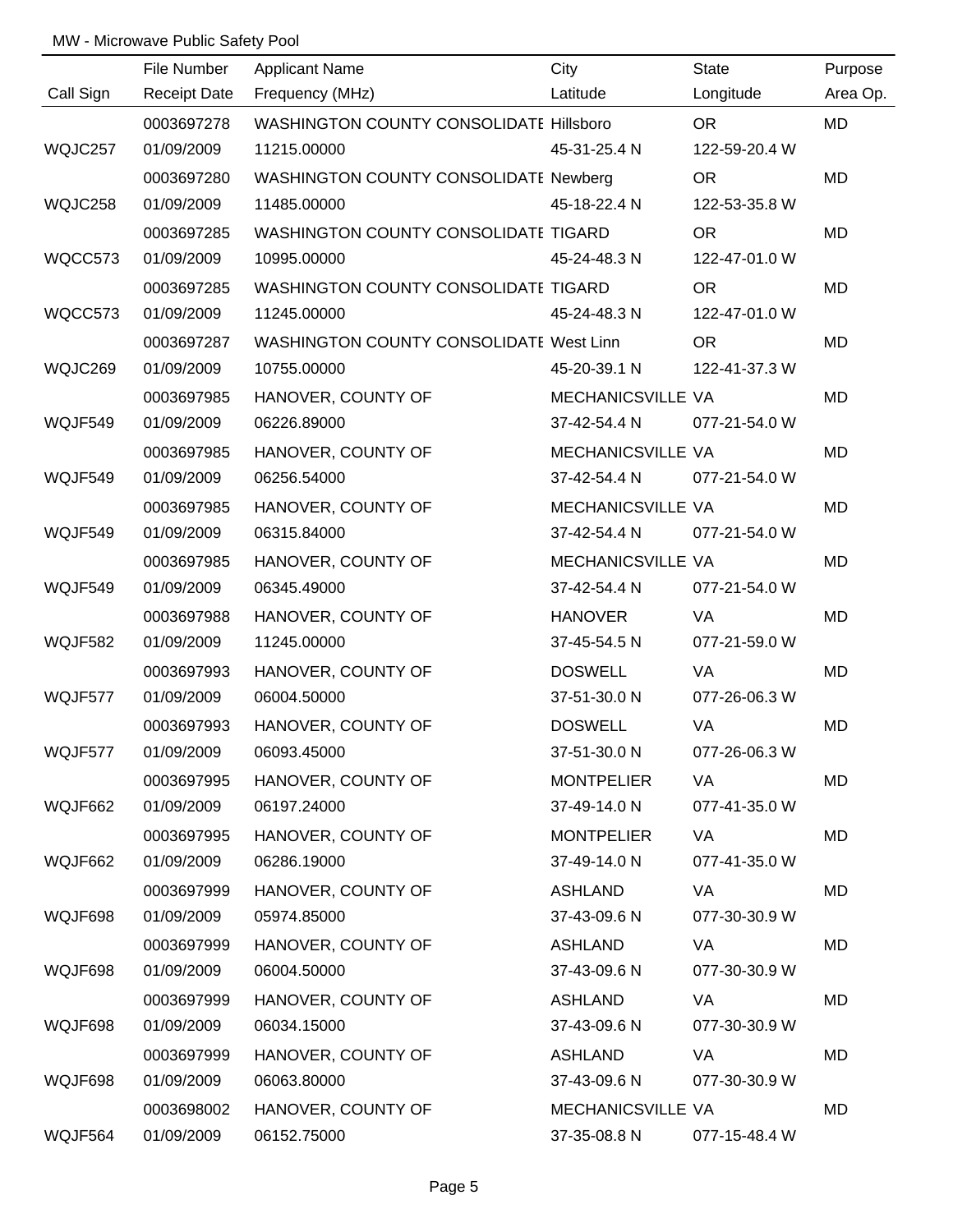|           | File Number         | <b>Applicant Name</b>        | City                 | State         | Purpose   |
|-----------|---------------------|------------------------------|----------------------|---------------|-----------|
| Call Sign | <b>Receipt Date</b> | Frequency (MHz)              | Latitude             | Longitude     | Area Op.  |
|           | 0003698002          | HANOVER, COUNTY OF           | MECHANICSVILLE VA    |               | <b>MD</b> |
| WQJF564   | 01/09/2009          | 06286.19000                  | 37-35-08.8 N         | 077-15-48.4 W |           |
|           | 0003698005          | HANOVER, COUNTY OF           | <b>ASHLAND</b>       | VA            | <b>MD</b> |
| WQJF548   | 01/09/2009          | 06286.19000                  | 37-48-55.5 N         | 077-28-17.9 W |           |
|           | 0003698005          | HANOVER, COUNTY OF           | <b>ASHLAND</b>       | VA            | MD        |
| WQJF548   | 01/09/2009          | 06345.49000                  | 37-48-55.5 N         | 077-28-17.9 W |           |
|           | 0003698009          | HANOVER, COUNTY OF           | Mechanicsville       | VA            | MD        |
| WQJF702   | 01/09/2009          | 06034.15000                  | 37-37-15.0 N         | 077-22-12.0 W |           |
|           | 0003698009          | HANOVER, COUNTY OF           | Mechanicsville       | VA            | MD        |
| WQJF702   | 01/09/2009          | 06063.80000                  | 37-37-15.0 N         | 077-22-12.0 W |           |
|           | 0003698012          | HANOVER, COUNTY OF           | <b>HANOVER</b>       | VA            | MD        |
| WQJF660   | 01/09/2009          | 06034.15000                  | 37-46-52.0 N         | 077-22-03.0 W |           |
|           | 0003698012          | HANOVER, COUNTY OF           | <b>HANOVER</b>       | VA            | MD        |
| WQJF660   | 01/09/2009          | 10755.00000                  | 37-46-52.0 N         | 077-22-03.0 W |           |
|           | 0003698021          | HANOVER, COUNTY OF           | Glen Allen           | VA            | MD        |
| WQJF696   | 01/09/2009          | 06286.19000                  | 37-41-40.4 N         | 077-29-00.8 W |           |
|           | 0003698021          | HANOVER, COUNTY OF           | Glen Allen           | VA            | MD        |
| WQJF696   | 01/09/2009          | 06315.84000                  | 37-41-40.4 N         | 077-29-00.8 W |           |
|           | 0003698024          | HANOVER, COUNTY OF           | <b>ROCKVILLE</b>     | VA            | MD        |
| WQJF578   | 01/09/2009          | 06034.15000                  | 37-44-13.4 N         | 077-40-02.0 W |           |
|           | 0003698024          | HANOVER, COUNTY OF           | <b>ROCKVILLE</b>     | VA            | MD        |
| WQJF578   | 01/09/2009          | 06226.89000                  | 37-44-13.4 N         | 077-40-02.0 W |           |
|           | 0003698141          | SOUTH WEST CENTRAL DISPATCH  | <b>WILLOW BROOK</b>  | IL            | MD        |
| WPTQ259   | 01/09/2009          | 11628.75000                  | 41-44-51.1 N         | 087-56-30.2 W |           |
|           | 0003698141          | SOUTH WEST CENTRAL DISPATCH  | <b>WILLOW BROOK</b>  | IL            | MD        |
| WPTQ259   | 01/09/2009          | 11638.75000                  | 41-44-51.1 N         | 087-56-30.2 W |           |
|           | 0003698145          | SOUTH WEST CENTRAL DISPATCH  | <b>PALOS HEIGHTS</b> | IL.           | MD        |
| WNEK642   | 01/09/2009          | 11138.75000                  | 41-40-28.1 N         | 087-48-31.2 W |           |
|           | 0003698149          | SOUTH WEST CENTRAL DISPATCH  | <b>LEMONT</b>        | IL            | MD        |
| WNEW286   | 01/09/2009          | 11148.75000                  | 41-40-05.1 N         | 087-59-26.6 W |           |
|           | 0003692067          | <b>VILLAGE OF WELLINGTON</b> | Wellington           | FL.           | <b>NE</b> |
|           | 01/05/2009          | 19325.00000                  | 26-38-24.6 N         | 080-16-11.1 W |           |
|           | 0003692068          | <b>VILLAGE OF WELLINGTON</b> | Wellington           | FL.           | <b>NE</b> |
|           | 01/05/2009          | 17765.00000                  | 26-39-55.0 N         | 080-13-56.9 W |           |
|           | 0003692861          | <b>City Public Service</b>   | <b>SAN ANTONIO</b>   | TX            | <b>NE</b> |
|           | 01/05/2009          | 00928.61875                  | 29-23-04.0 N         | 098-27-19.0 W |           |
|           | 0003692861          | <b>City Public Service</b>   | <b>SAN ANTONIO</b>   | TX            | <b>NE</b> |
|           | 01/05/2009          | 00952.61875                  | 29-23-04.0 N         | 098-27-19.0 W |           |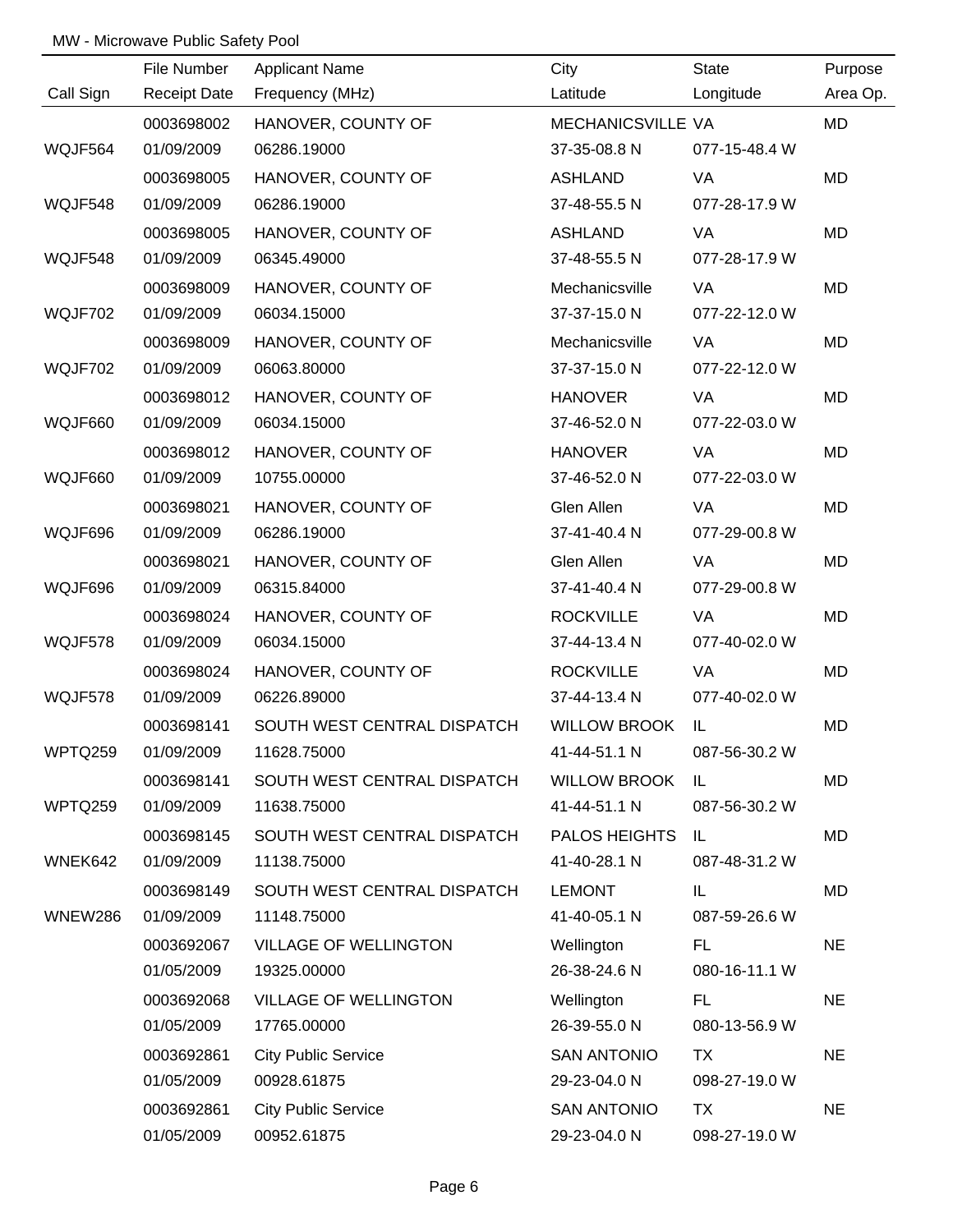|           | File Number         | <b>Applicant Name</b>                                        | City             | State         | Purpose   |
|-----------|---------------------|--------------------------------------------------------------|------------------|---------------|-----------|
| Call Sign | <b>Receipt Date</b> | Frequency (MHz)                                              | Latitude         | Longitude     | Area Op.  |
|           | 0003694462          | LAFAYETTE, CITY OF                                           | <b>LAFAYETTE</b> | LA            | <b>NE</b> |
|           | 01/06/2009          | 06615.62500                                                  | 30-12-17.9 N     | 092-04-43.6 W |           |
|           | 0003694772          | Community Consolidated School District # Round Lake          |                  | IL.           | <b>NE</b> |
|           | 01/07/2009          | 17840.00000                                                  | 42-19-44.2 N     | 088-05-31.4 W |           |
|           | 0003694772          | Community Consolidated School District # Round Lake          |                  | IL.           | <b>NE</b> |
|           | 01/07/2009          | 17920.00000                                                  | 42-19-44.2 N     | 088-05-31.4 W |           |
|           | 0003694902          | DENTON, COUNTY OF                                            | <b>DENTON</b>    | <b>TX</b>     | <b>NE</b> |
|           | 01/07/2009          | 11133.12500                                                  | 33-13-35.7 N     | 097-07-45.8 W |           |
|           | 0003694905          | DENTON, COUNTY OF                                            | <b>DENTON</b>    | TX            | <b>NE</b> |
|           | 01/07/2009          | 10775.00000                                                  | 33-12-21.2 N     | 097-09-05.1 W |           |
|           | 0003695130          | Loudoun County Public Schools                                | <b>STERLING</b>  | VA            | <b>NE</b> |
|           | 01/07/2009          | 10955.00000                                                  | 39-02-54.5 N     | 077-22-56.9 W |           |
|           | 0003695133          | Loudoun County Public Schools                                | <b>STERLING</b>  | VA            | <b>NE</b> |
|           | 01/07/2009          | 11445.00000                                                  | 39-01-16.3 N     | 077-25-03.8 W |           |
|           | 0003695195          | Community Consolidated School District # Round Lake Beach IL |                  |               | <b>NE</b> |
|           | 01/07/2009          | 19480.00000                                                  | 42-22-38.8 N     | 088-03-30.4 W |           |
|           | 0003695195          | Community Consolidated School District # Round Lake Beach IL |                  |               | <b>NE</b> |
|           | 01/07/2009          | 22675.00000                                                  | 42-22-38.8 N     | 088-03-30.4 W |           |
|           | 0003695224          | Community Consolidated School District Hainesville           |                  | IL            | <b>NE</b> |
|           | 01/07/2009          | 19400.00000                                                  | 42-20-34.6 N     | 088-03-55.4 W |           |
|           | 0003695224          | Community Consolidated School District Hainesville           |                  | IL            | <b>NE</b> |
|           | 01/07/2009          | 22525.00000                                                  | 42-20-34.6 N     | 088-03-55.4 W |           |
|           | 0003695229          | Community Consolidated School District # Grayslake           |                  | IL            | <b>NE</b> |
|           | 01/07/2009          | 21475.00000                                                  | 42-21-52.3 N     | 088-03-08.8 W |           |
|           | 0003695237          | Community Consolidated School District # Grayslake           |                  | IL.           | <b>NE</b> |
|           | 01/07/2009          | 21325.00000                                                  | 42-20-53.6 N     | 088-03-15.5 W |           |
|           | 0003695505          | DENTON, COUNTY OF                                            | THE COLONY       | TX            | <b>NE</b> |
|           | 01/07/2009          | 06286.19000                                                  | 33-05-56.7 N     | 096-52-43.5 W |           |
|           | 0003696047          | MUNICIPIO DE CAYEY                                           | <b>CAYEYE</b>    | <b>PR</b>     | <b>NE</b> |
|           | 01/08/2009          | 19380.00000                                                  | 18-06-48.3 N     | 066-10-01.1 W |           |
|           | 0003696054          | MUNICIPIO DE CAYEY                                           | <b>CAYEY</b>     | <b>PR</b>     | <b>NE</b> |
|           | 01/08/2009          | 17820.00000                                                  | 18-06-50.5 N     | 066-09-34.7 W |           |
|           | 0003696313          | DENTON, COUNTY OF                                            | <b>ROANOKE</b>   | <b>TX</b>     | <b>NE</b> |
|           | 01/08/2009          | 06795.00000                                                  | 33-00-05.4 N     | 097-13-14.6 W |           |
|           | 0003692109          | PINELLAS, COUNTY OF                                          |                  |               | <b>RO</b> |
| WNEW839   | 01/05/2009          |                                                              |                  |               |           |
|           | 0003692110          | Pinellas, County of                                          |                  |               | <b>RO</b> |
| WNEW840   | 01/05/2009          |                                                              |                  |               |           |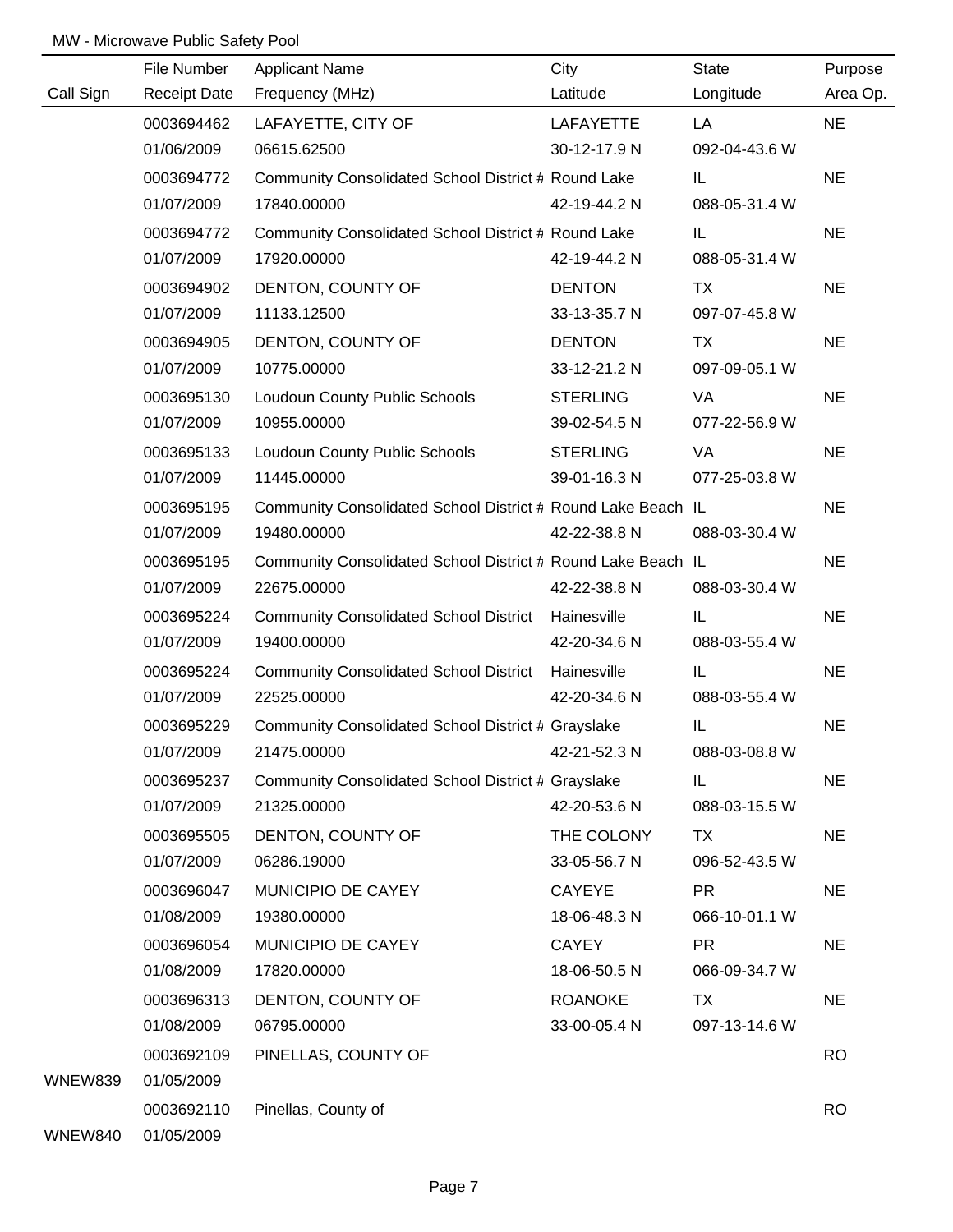|                | File Number              | <b>Applicant Name</b>            | City     | <b>State</b> | Purpose   |
|----------------|--------------------------|----------------------------------|----------|--------------|-----------|
| Call Sign      | <b>Receipt Date</b>      | Frequency (MHz)                  | Latitude | Longitude    | Area Op.  |
|                | 0003692111               | PINELLAS, COUNTY OF              |          |              | <b>RO</b> |
| WNEW841        | 01/05/2009               |                                  |          |              |           |
|                | 0003692112               | PINELLAS, COUNTY OF              |          |              | <b>RO</b> |
| WNEW842        | 01/05/2009               |                                  |          |              |           |
|                | 0003692113               | PINELLAS, COUNTY OF              |          |              | <b>RO</b> |
| WNEW843        | 01/05/2009               |                                  |          |              |           |
|                | 0003692114               | PINELLAS, COUNTY OF              |          |              | <b>RO</b> |
| WNEW846        | 01/05/2009               |                                  |          |              |           |
|                | 0003692115               | PINELLAS, COUNTY OF              |          |              | <b>RO</b> |
| WNEW944        | 01/05/2009               |                                  |          |              |           |
|                | 0003692116               | PINELLAS, COUNTY OF              |          |              | <b>RO</b> |
| WNEW945        | 01/05/2009               |                                  |          |              |           |
|                | 0003692117               | PINELLAS, COUNTY OF              |          |              | <b>RO</b> |
| WNEW947        | 01/05/2009               |                                  |          |              |           |
|                | 0003692118               | PINELLAS, COUNTY OF              |          |              | <b>RO</b> |
| WNEW952        | 01/05/2009               |                                  |          |              |           |
|                | 0003692119               | PINELLAS, COUNTY OF              |          |              | <b>RO</b> |
| WNEW954        | 01/05/2009               |                                  |          |              |           |
|                | 0003692327               | SEATTLE CITY LIGHT               |          |              | <b>RO</b> |
| WPOS745        | 01/05/2009               |                                  |          |              |           |
|                | 0003692328               | SEATTLE CITY LIGHT               |          |              | <b>RO</b> |
| KOD97          | 01/05/2009               |                                  |          |              |           |
|                | 0003692532               | LEE, COUNTY OF                   |          |              | <b>RO</b> |
| <b>WHC379</b>  | 01/05/2009               |                                  |          |              |           |
|                | 0003693465               | <b>WASHINGTON, COUNTY OF</b>     |          |              | <b>RO</b> |
| WNTQ842        | 01/06/2009               |                                  |          |              |           |
|                | 0003694149               | CARBON, COUNTY OF                |          |              | <b>RO</b> |
| <b>WNEI335</b> | 01/06/2009               |                                  |          |              |           |
|                | 0003694255               | <b>INDIANA, STATE OF</b>         |          |              | <b>RO</b> |
| <b>WNTU724</b> | 01/06/2009               |                                  |          |              |           |
| WPOR472        | 0003694814<br>01/07/2009 | ALBANY WATER, GAS & LIGHT COMMI: |          |              | <b>RO</b> |
|                |                          |                                  |          |              |           |
| <b>WHK754</b>  | 0003694896<br>01/07/2009 | <b>GALLATIN, COUNTY OF</b>       |          |              | <b>RO</b> |
|                | 0003696985               |                                  |          |              | <b>RO</b> |
| WNEV463        | 01/08/2009               | HAWAII, COUNTY OF                |          |              |           |
|                | 0003696986               | HAWAII, COUNTY OF                |          |              | <b>RO</b> |
| WNEV464        | 01/08/2009               |                                  |          |              |           |